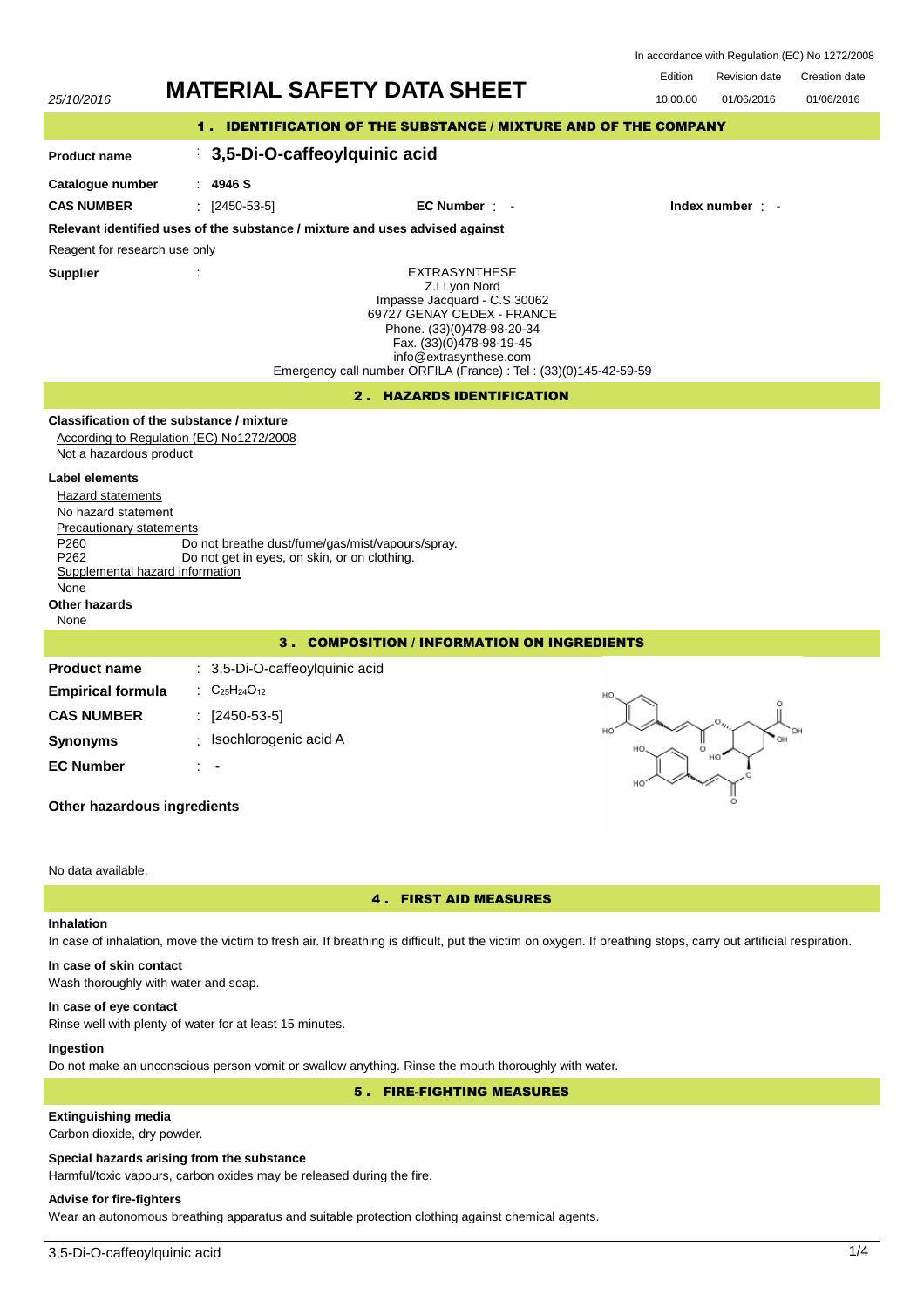#### 6 . ACCIDENTAL RELEASE MEASURES

#### **Personal precautions**

Use personal protective equipment. Evacuate the personnel from the contaminated zone. Ensure adequate ventilation.

#### **Environnemental precautions**

Keeping away from drains, surface and ground waters.

#### **Methods and materials for containment and cleaning up**

Clean up without creating dust and place in adapted and sealed containers for elimination. Wash the contaminated aera with water and soap. Confine washing water and dispose of it complying with the local regulations. After cleaning, quickly eliminate traces of water with a product absorbing liquids (for example : sand, sawdust, universal binder, Kieselguhr).

# 7 . HANDLING AND STORAGE

## **Precautions for safe handling**

Avoid formation of dust. Avoid contact with skin and eyes. During handling, wear suitable personal protective equipment (see section 8). Follow the normal measures for preventive fire protection.

**Specific handling** No data available.

**Specific end use(s)**

# No data available

#### **Conditions for safe storage, including any incompatibilities**

Store in a cool well-ventilated place. Keep container tightly closed in a dry place away from light.

Store at <-15°C

## 8 . EXPOSURE CONTROL/PERSONAL PROTECTION

## **Respiratory protection**

Wear imperatively an appropriated mask/respirator, tested and approved by standards such as NIOSH (US) or CEN (EU).

#### **Hand protection**

Handle with protective gloves. The selected gloves have to satisfy the specifications of EU Directive 89/686/EEC and the standard EN 374 derived from it.

## **Eye protection**

Wear safety glasses.

# **Skin protection**

Wear suitable protective clothing according to the quantity and the level of activity of the substance at the workplace.

|                                                       | <b>9. PHYSICAL AND CHEMICAL PROPERTIES</b> |  |
|-------------------------------------------------------|--------------------------------------------|--|
| Information on basic physical and chemical properties |                                            |  |
| Physical state                                        | : Powder                                   |  |
| Color                                                 | : White to slightly yellow                 |  |
| Solubility in                                         | : No data available.                       |  |
| Melting point                                         | : No data available.                       |  |
| Initial boiling point                                 | : No data available.                       |  |
| Flash point                                           | : No data available.                       |  |
| рH                                                    | : No data available.                       |  |
| Partition coefficient: n-octanol/water                | : No data available.                       |  |
| Auto-ignition temperature                             | : No data available.                       |  |
| Decomposition temperature                             | : No data available.                       |  |
| Viscosity                                             | : No data available.                       |  |
|                                                       |                                            |  |

## **Other information**

No data available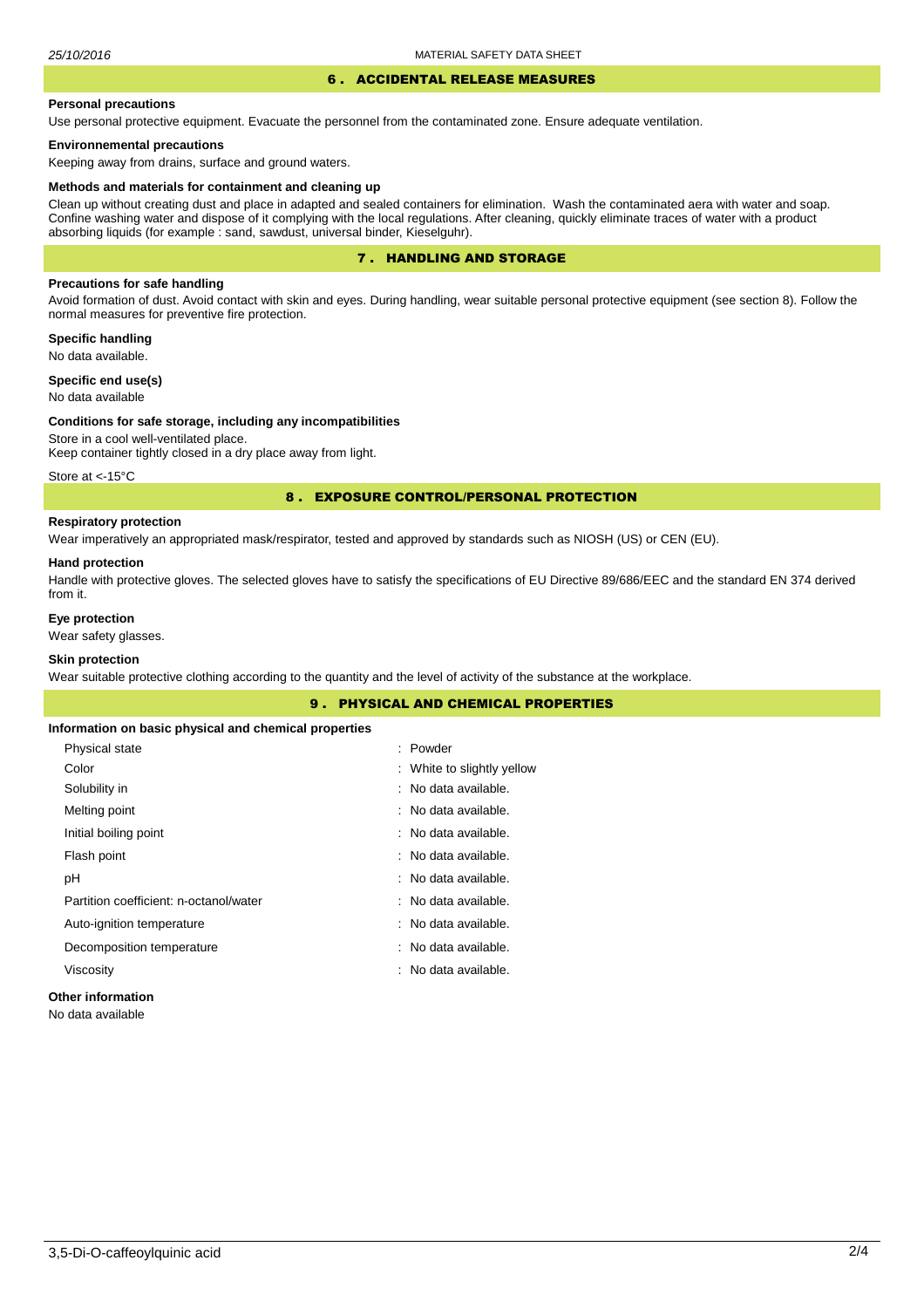#### 10 . STABILITY AND REACTIVITY

# **Reactivity**

No data available.

## **Chemical stability**

Stable under recommanded storage conditions.

#### **Possibility of hazardous reactions**

No hazardous reactions during storage and handling complying with the instructions.

**Conditions to avoid**

No data available.

**Incompatible materials**

No data available.

#### **Hazardous decomposition products**

No hazardous decomposition products if the instructions for handling and storage are respected. During high overheating of the substance or during a fire, hazardous decomposition products may be produced.

# 11 . TOXICOLOGICAL INFORMATION

## **Acute oral toxicity**

No data available.

# **Acute dermal toxicity**

No data available.

## **Acute inhalation toxicity**

No data available.

## **Skin Corrosion**

No data available.

#### **Skin Irritation**

No data available.

#### **Serious Eye Damage**

No data available.

# **Eye Irritation**

No data available.

## **Respiratory Sensitisation**

No data available.

#### **Skin Sensitisation**

No data available.

## **Germ Cell Mutagenicity**

No data available.

## **Carcinogenictiy**

No data available.

# **Reproductive Toxicity**

No data available.

# **Specific Target Organ Toxicity - Single Exposure**

No data available.

## **Specific Target Organ Toxicity - Repeated Exposure**

No data available.

#### **Aspiration Hazard**

No data available.